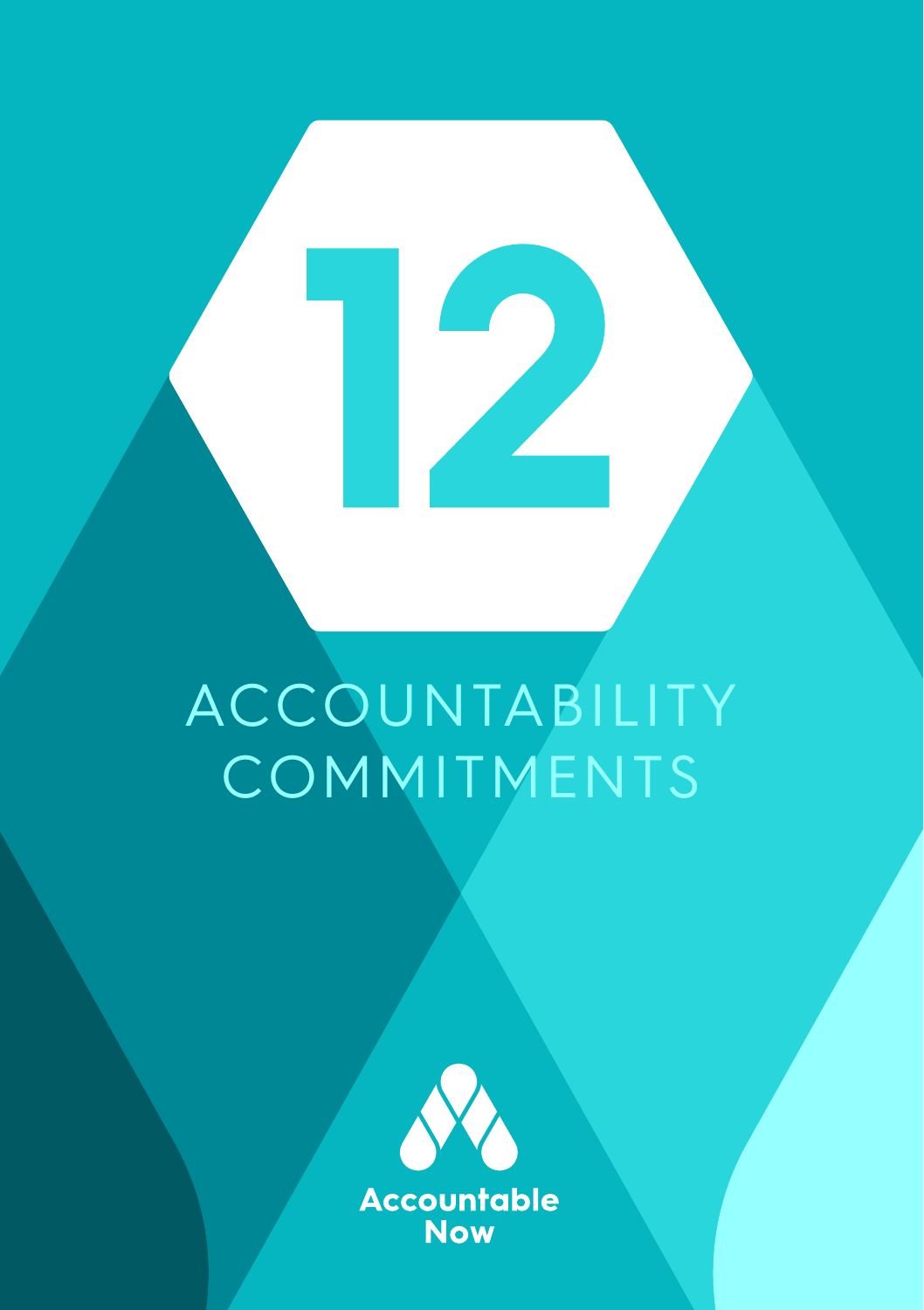

#### PREAMBLE

#### **Our promise**

By signing up to these 12 Accountability Commitments, we as Members of Accountable Now seek to establish a close link with our stakeholders, continuously improve our performance and enhance our individual and collective contribution to improve peoples' lives and the environment.

#### **Who we are**

We are independent international civil society organisations (CSOs), working to advance human rights; promote equitable and sustainable development and wellbeing; protect the environment; coordinate humanitarian response and provide other public goods. In this endeavour we seek to complement, rather than replace, other actors working towards the same objectives. We are united in our commitment to accountability, as laid out in the 12 Accountability Commitments below.

#### **Our stakeholders**

Our first responsibility is to achieve our stated mission effectively, consistent to our values. In this, we are accountable to our stakeholders – in particular the people (including future generations) whose rights we seek to protect and advance. Depending on the way we work, we are further accountable to our members, supporters, ecosystems, staff, volunteers, donors, partners or regulatory bodies. In balancing the different views of our stakeholders, we will be guided by the following 12 Commitments.

**1**

#### **Accountability is dynamic!**

Being accountable for us means more than audited accounts and published reports. At the heart of accountability is a constant dialogue with our key stakeholders about what they want, what they offer and how we can work together effectively. Feedback from stakeholders enhances decisions at all levels of a responsive organisation to advance sustainable impact. This dynamic understanding of accountability is at the heart of the 12 Accountability Commitments.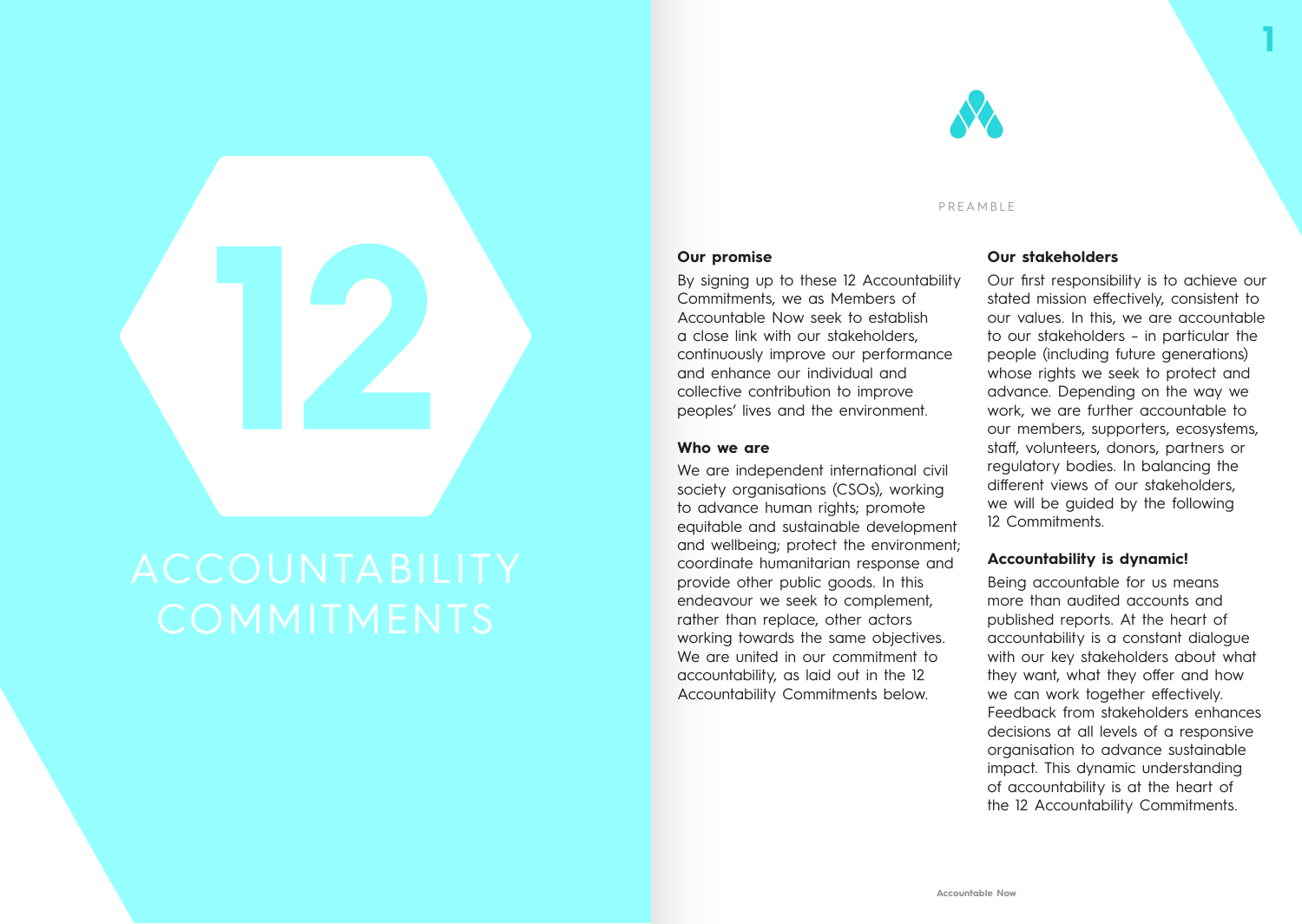# **The 12 Accountability Commitments**

**Accountable Now** and eight accountability networks from Africa, Asia, Australia, Europe, North America, Latin America and the Caribbean worked together for two years to develop the 12 Accountability Commitments below.

**The Commitments** capture a globally shared, dynamic understanding of accountability and are written in plain English to facilitate dialogue with our stakeholders and communication with the wider public. Taken together, they promise a powerful contribution of our organisations to the benefit of people and the environment and an invitation to hold us to account on how well we deliver.

# **What we want to achieve**

- **1. Justice & Equality:** We will address injustice, exclusion, inequality, poverty and violence to create healthy societies for all.
- **2. Women's Rights & Gender Equality:** We will promote women's and girls' rights and enhance gender equality.
- **3. Healthy Planet:** We will protect the natural environment and enhance its ability to support life for future generations.
- **4. Lasting Positive Change:** We will deliver long-term positive results.

### **Our approach to change**

- **5. People-driven Work:** We will ensure that the people we work with have a key role in driving our work.
- **6. Strong Partnerships:** We will work in fair and respectful partnerships to achieve shared goals.
- **7. Advocating for Fundamental Change:** We will address root causes by advocating for fundamental change.
- **8. Open Organisations:** We will be transparent about who we are, what we do and our successes and failures.

# **What we do internally**

- **9. Empowered, Effective Staff & Volunteers:** We will invest in staff and volunteers to develop their full potential and achieve our goals.
- **10. Well-handled Resources:** We will handle our resources responsibly to reach our goals and serve the public good.
- **11. Responsive Decision-making:** We will ensure our decisions are responsive to feedback from the people affected by our work, partners, volunteers and staff.
- **12. Responsible Leadership:** We will ensure our management and governing body are accountable.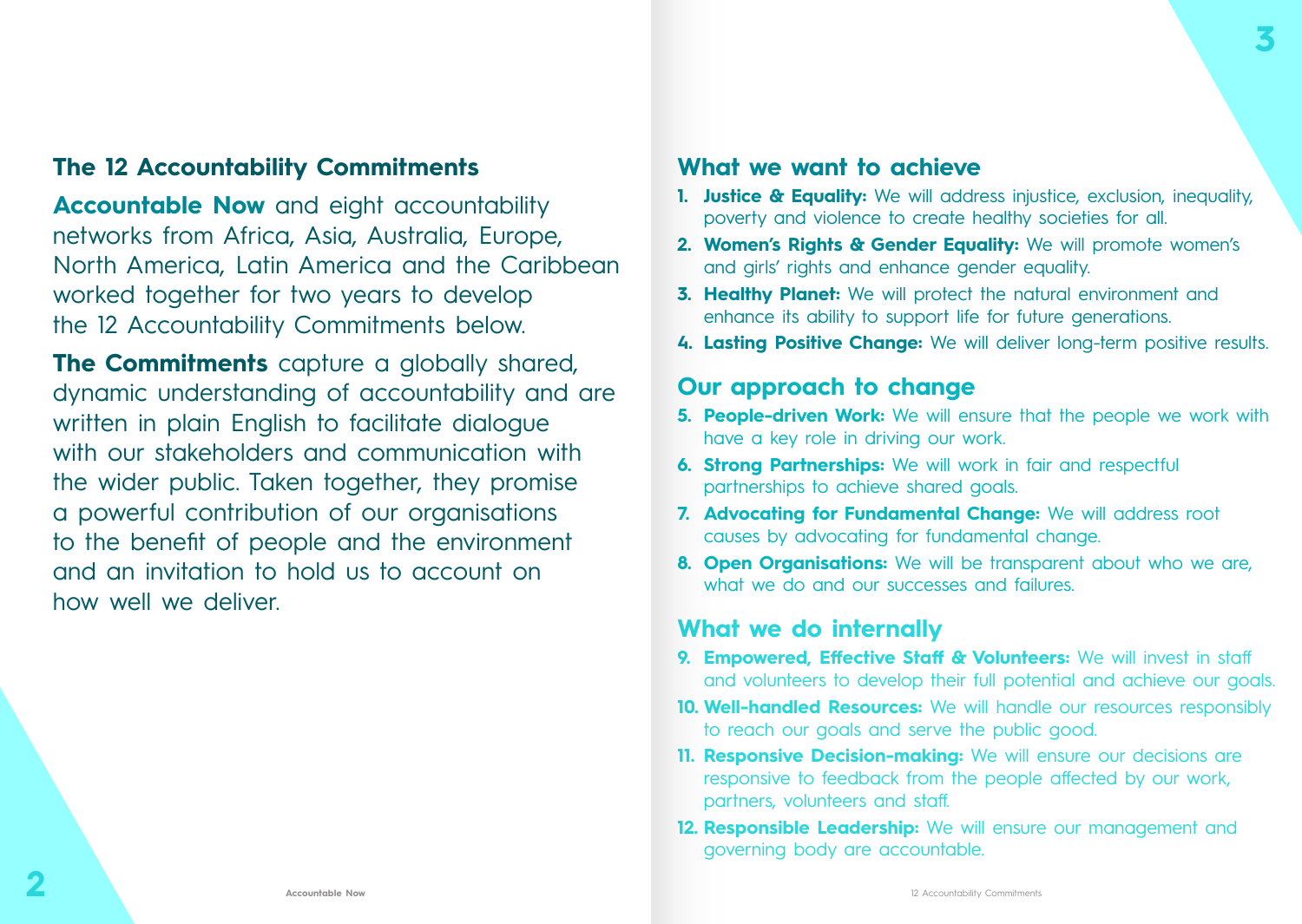# **What we want to achieve**

**The first four Commitments spell out the overarching ambitions of civil society organisations. We subscribe to all and contribute in particular to those that are closest to our mission.**

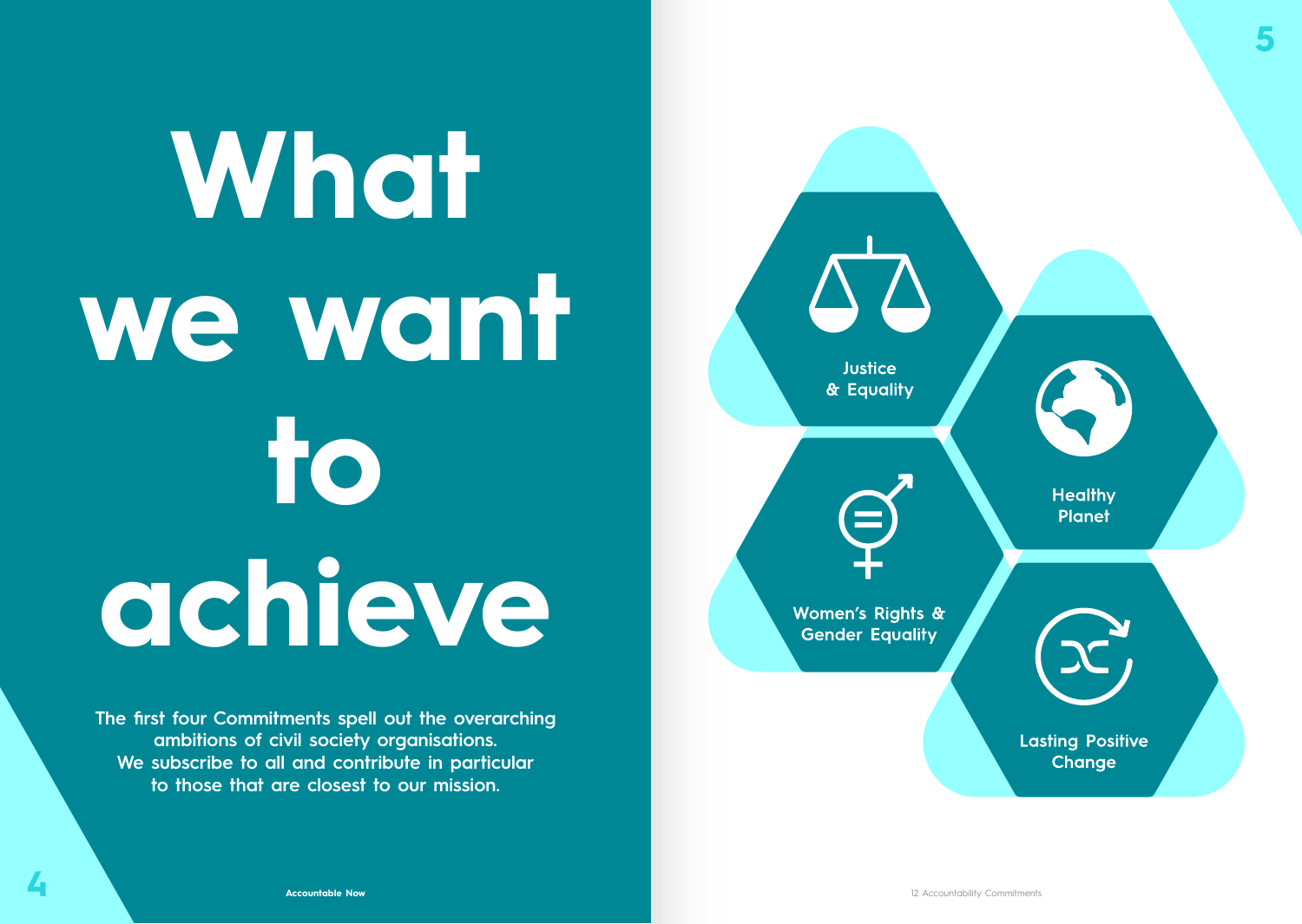

#### COMMITMENT 1

**Justice & Equality** *We will address injustice, exclusion, inequality, poverty and violence to create healthy societies for all.*

#### KEY ACTIONS

- 1. Listen to people, understand and address the root causes and effects of injustice, violence and inequality.
- 2. Lead by example: be inclusive, respect and promote human rights in our organisation and make sure we do no harm ourselves.
- 3. Support people to know their rights and to hold accountable those responsible for respecting, protecting and fulfilling them.
- 4. Collaborate with other actors to collectively address the root causes and effects of injustice, violence and inequality and to ensure all people's rights are respected and protected.



#### COMMITMENT 2

**Women's Rights & Gender Equality** *We will promote women's and girls' rights and enhance gender equality.*

#### KEY ACTIONS

- 1. Listen to women and men, girls and boys to understand and address the root causes and effects of discrimination and gender inequality.
- 2. Lead by example: address gender inequality and ensure women's rights are respected in all we do.
- 3. Empower women and girls to live more fulfilled lives.
- 4. Work closely with all parts of society, including men and boys, to drive lasting economic, political and social change towards women's and girl's rights and gender equality.



#### COMMITMENT 3

**Healthy Planet** *We will protect the natural environment and enhance its ability to support life for future generations.*

#### KEY ACTIONS

- 1. Listen to people and consult experts to understand the environmental issues faced by people and nature, and how to best address them.
- 2. Lead by example: Map our organisation's environmental impact, minimise it to the extent possible and be open about our successes and failures.
- 3. Motivate and support people to protect the environment and to promote systemic change for a healthy planet.
- 4. Collaborate with actors from different sectors to develop innovative and systemic solutions to environmental issues.



**7**

#### COMMITMENT 4

**Lasting Positive Change** *We will deliver long-term positive results.*

#### KEY ACTIONS

- 1. Learn from people and partners where we can add most value to what already exists.
- 2. Support people to have the information, resources and capacity to actively drive the changes we want to see collectively.
- 3. Evaluate our long-term results in consultation with the people we work with, including unintended negative effects.
- 4. Collaborate with other actors in ways that build on one another's strengths and ensure accountability for our collective impact.
- 5. Continuously monitor, evaluate, learn, adapt and innovate with a focus on lasting results.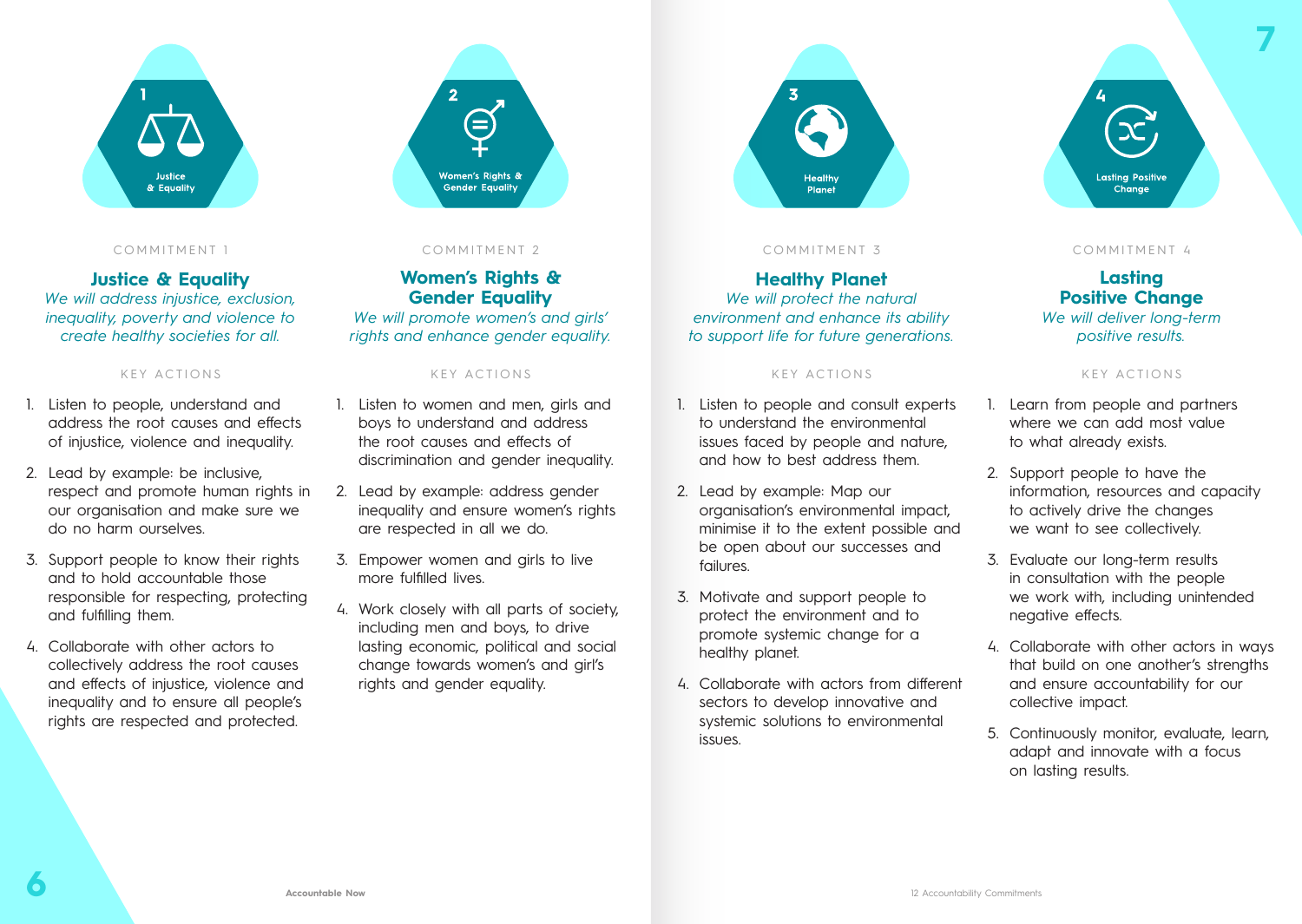# **Our approach to change**

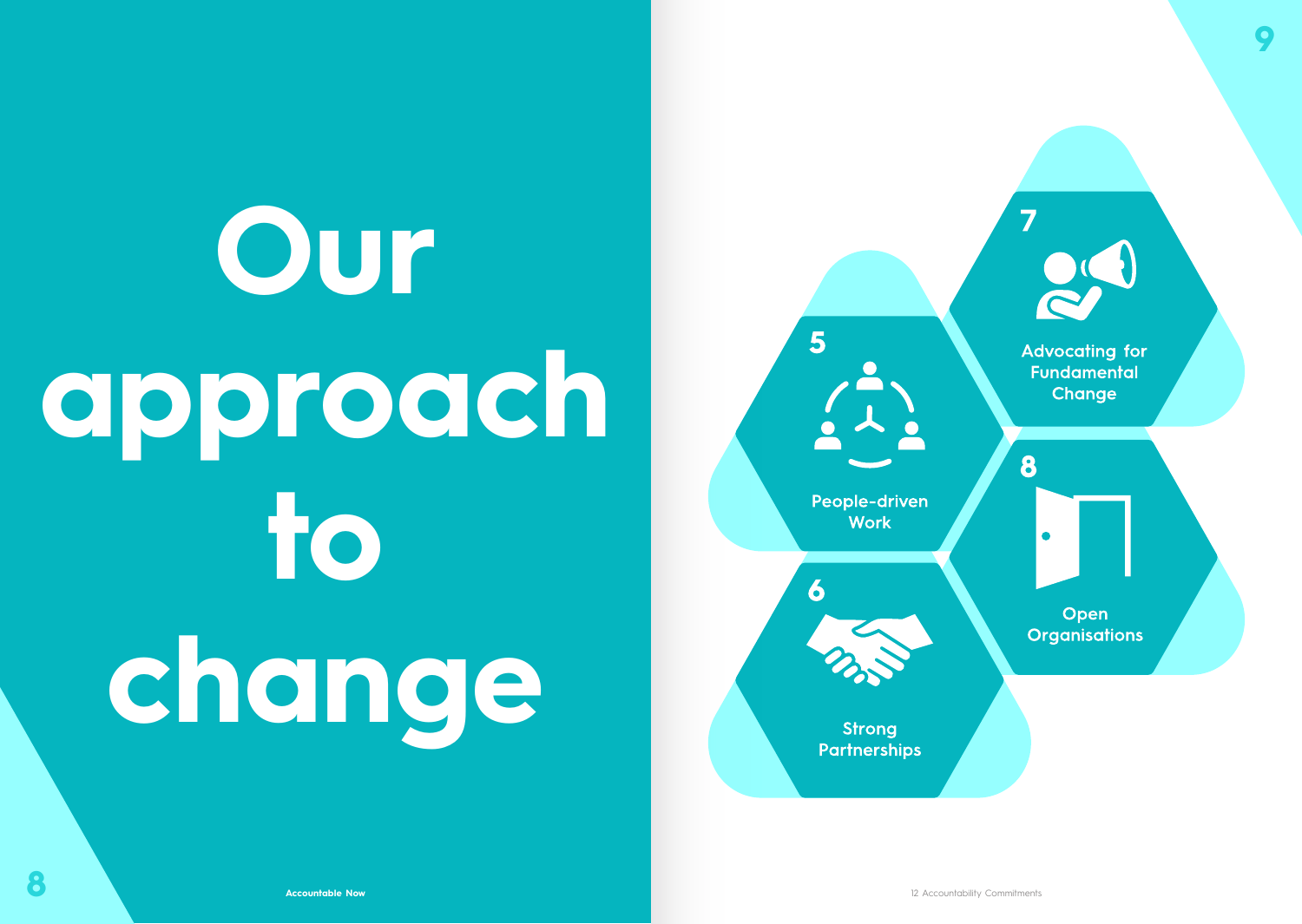



#### COMMITMENT 5

**People-driven Work** We will ensure that the people we work with have a key role in driving our work.

#### KEY ACTIONS

- 1. Learn from the people we work with and represent so their issues are our goals.
- 2. Support people in taking active roles to drive the change we collectively want to see.
- 3. Ensure that people's views are well reflected in our decision-making processes at all levels of our organisation.
- 4. Invite and act on people's feedback to improve our performance and collective impact.



#### COMMITMENT 6

**Strong Partnerships** *We will work in fair and respectful partnerships to achieve shared goals.*

#### KEY ACTIONS

- 1. Identify organisations that work towards similar goals and build respectful partnerships that play to each other's strengths.
- 2. Ensure that the roles and responsibilities of our organisation and our partners are clear and fair.
- 3. Collaborate with different kinds of organisations to achieve shared goals.
- 4. Share information, resources and knowledge with our partners and take important decisions collectively.



#### COMMITMENT 7

#### **Advocating for Fundamental Change** *We will address root causes by advocating for fundamental change.*

#### KEY ACTIONS

- 1. Ensure our advocacy work is based on evidence and is informed by the views of affected people.
- 2. Advocate for positive changes which address both root causes and their effects.
- 3. Support people including affected people – to learn, connect, mobilise and make their voices heard.
- 4. Mitigate the risks for people involved in or affected by our advocacy.
- 5. Evaluate the effects of our advocacy in consultation with affected people.



#### COMMITMENT 8

#### **Open Organisations**

*We will be transparent about who we are, what we do and our successes and failures.*

#### KEY ACTIONS

- 1. Share information on who we are, what we do, how decisions are made, the resources we have, and the positive and negative impacts of our work.
- 2. Share information in a timely and accurate manner and in ways which are accessible to all people.
- 3. Establish and uphold clear procedures in our organisation to respect privacy rights and protect personal data from misuse.
- 4. Provide opportunities for people to question our work and engage in constructive dialogues to reach a shared understanding where possible.
- 5. Ensure our communication and marketing is reflective of our values and protects people's dignity and privacy.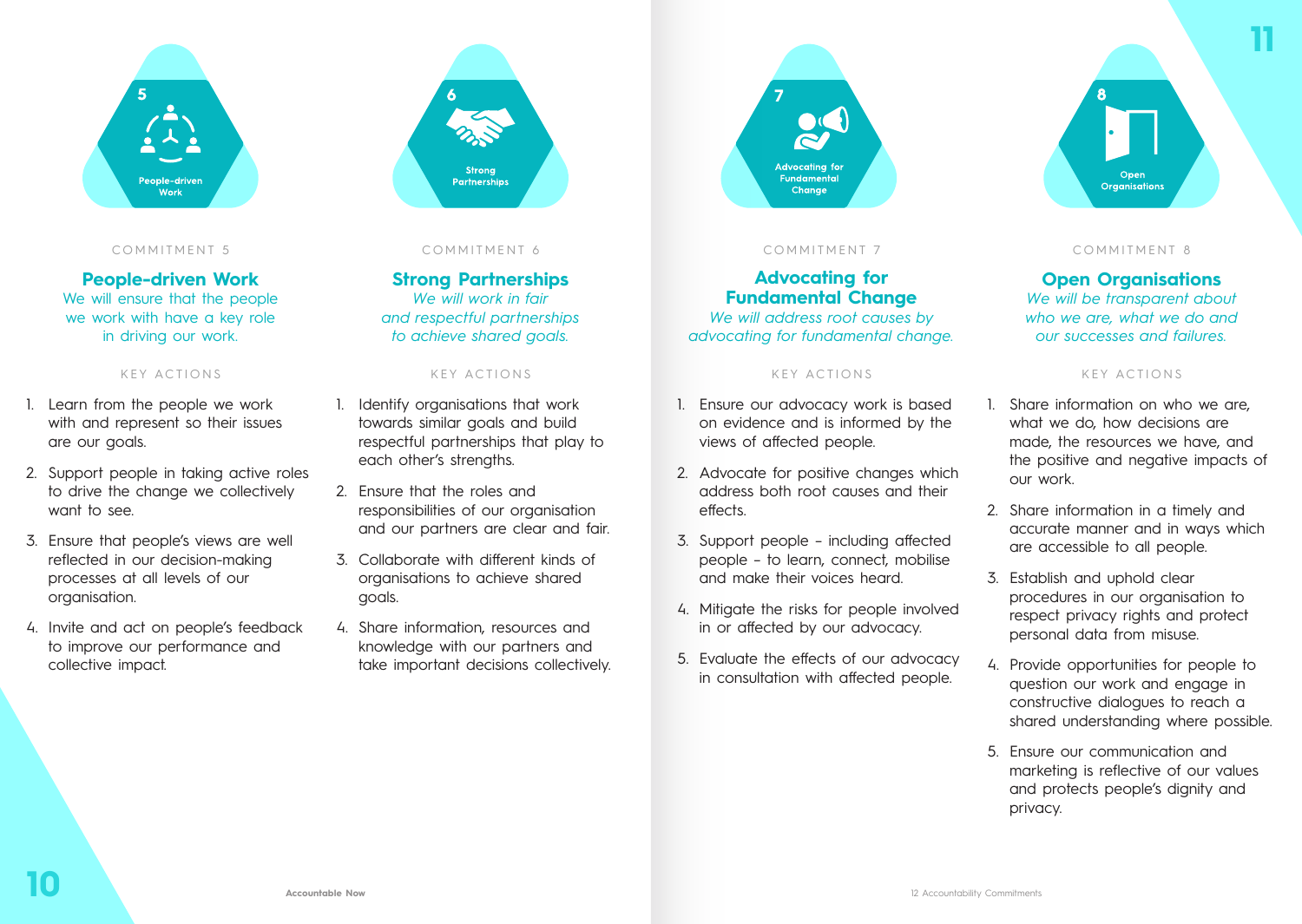# **What we do internally**

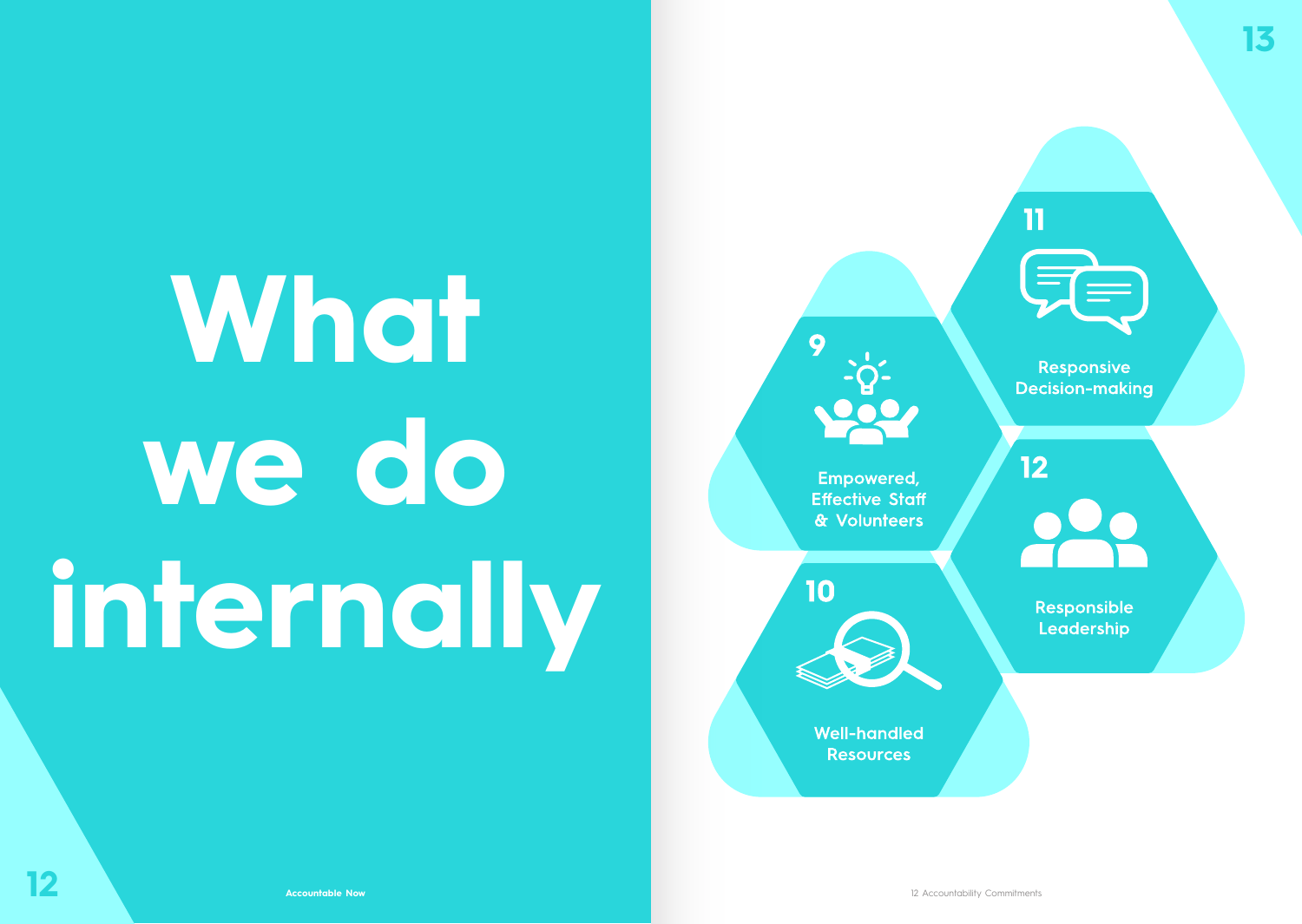

COMMITMENT 9

#### **Empowered, Effective Staff & Volunteers**

*We will invest in staff and volunteers to develop their full potential and achieve our goals.*

#### KEY ACTIONS

- 1. Ensure that staff and volunteers share and act in line with our values and professional standards.
- 2. Put in place recruitment and employment practices that are fair and transparent and value diversity.
- 3. Encourage staff and volunteers to constantly improve their skills and provide them with the resources they need to do this.
- 4. Involve staff and volunteers at all levels of our organisation in our planning and decision-making and encourage leadership.
- 5. Protect the personal safety of people who work with us and create fair and supportive workplaces.



COMMITMENT 10

**Well-handled Resources** *We will handle our resources responsibly to reach our goals and serve the public good.*

#### KEY ACTIONS

- 1. Acquire resources in ways that align with our values, independence and goals.
- 2. Manage resources responsibly, using them for the causes they were provided for and in ways that maximise impact.
- 3. Comply with professional accounting standards and ensure strict financial controls to reduce the risk of corruption, bribery, misuse of funds, and conflicts of interest.
- 4. Report openly and transparently about who provides our resources and how we manage them.



#### COMMITMENT 11

#### **Responsive Decision-making**

*We will ensure our decisions are responsive to feedback from the people affected by our work, partners, volunteers and staff.*

#### KEY ACTIONS

- 1. Invite and analyse feedback and complaints from key stakeholder groups to inform decision-making.
- 2. Ensure decision-making processes at all levels are informed by and responsive to feedback from our stakeholders, especially from people affected by our work.
- 3. Clarify and communicate how people can provide input and feedback into decision-making processes.
- 4. Enable frontline staff and volunteers to respond to feedback and make decisions in real time.
- 5. Communicate about the feedback received, how it was used and what changes have been made.



#### COMMITMENT 12

### **Responsible Leadership**

*We will ensure our management and governing body are accountable.*

#### KEY ACTIONS

- 1. Ensure an independent governing body oversees our strategic direction, legal compliance, risk management and performance.
- 2. Hold governing body and management equally accountable for delivering on our strategic goals and fulfilling the commitments in this standard.
- 3. Nurture a culture of accountability where all staff and volunteers feel a strong sense of accountability for their actions and impacts.
- 4. Support responsible, visionary and innovative leadership at all levels.
- 5. Take internal and external complaints and disputes seriously, creating safe spaces and appropriate mechanisms to address them.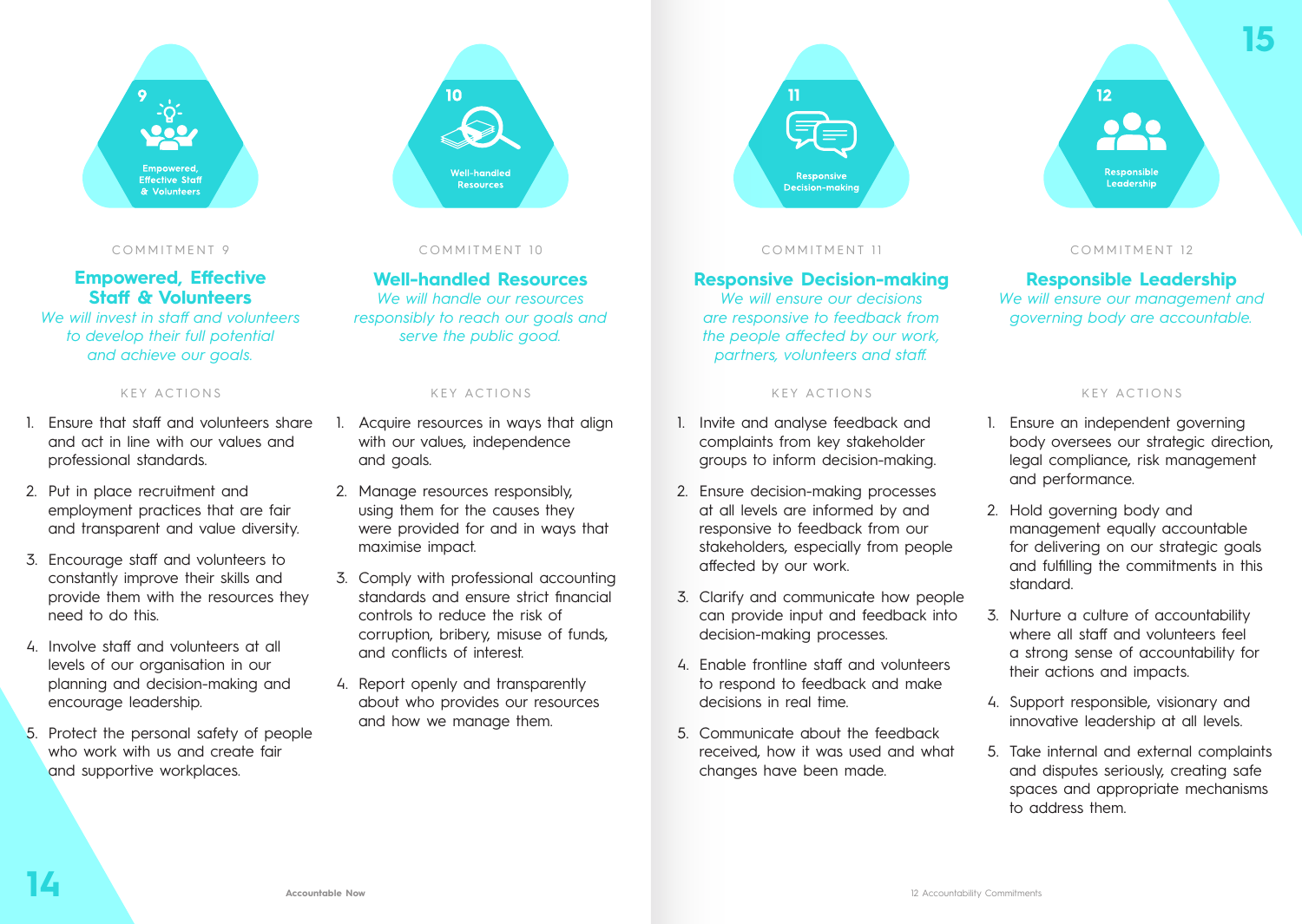# **Fulfilling our commitments**

The 12 Accountability Commitments are accompanied by a Reporting and Assessment Framework. The framework outlines what success looks like and how Members of Accountable Now are held to account.

### **As Members of Accountable Now, we commit to:**

- **► Apply the Commitments progressively to all our policies, activities and operations.**
- **► Report annually on our performance against the Commitments.**
- **► Submit each report to Accountable Now's Independent Review Panel for assessment.**
- **► Publish reports with the Panel's feedback on both our own and Accountable Now's websites.**